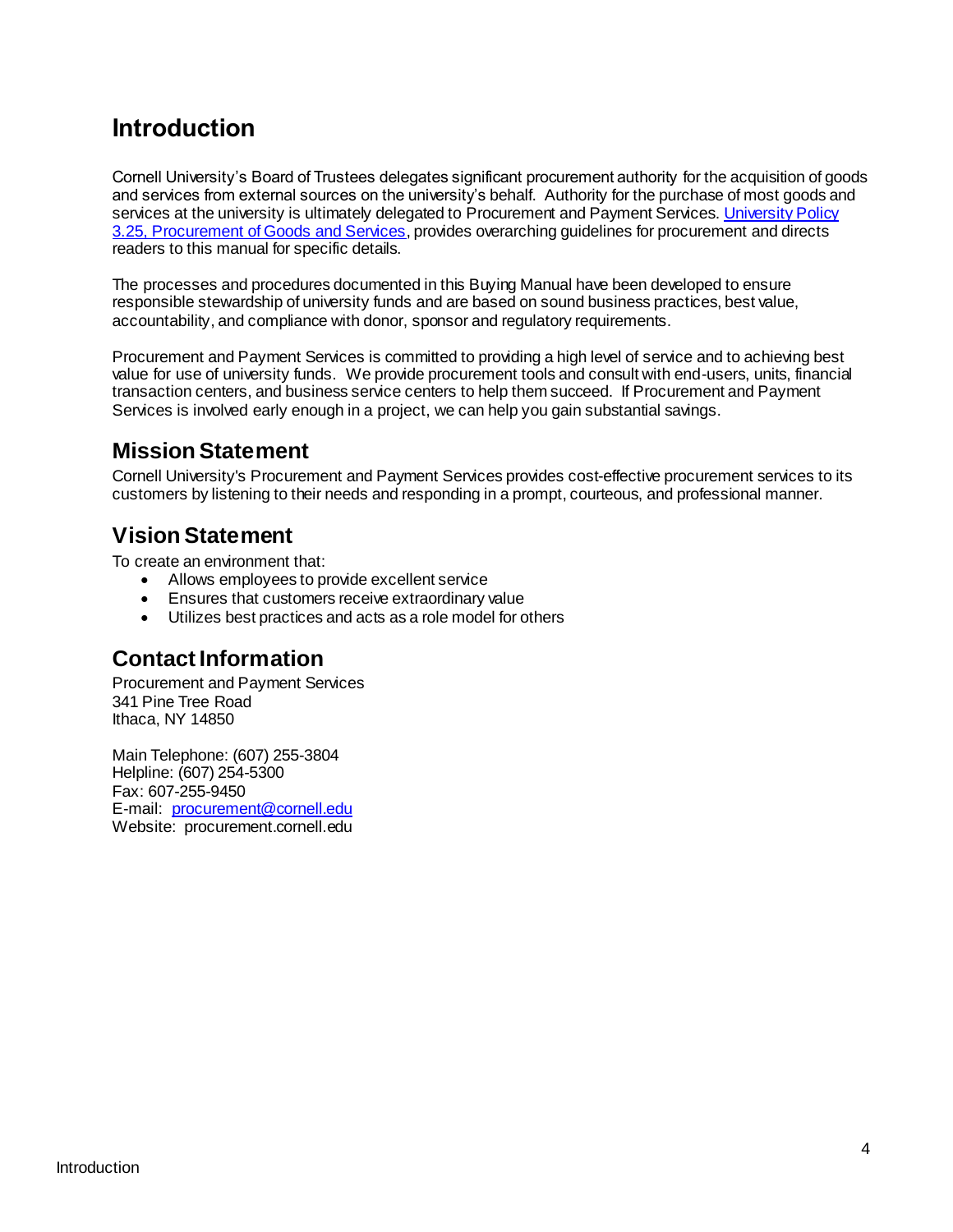# **Getting Started**

There are three main categories of information in this Buying Manual:

- 1. Topics of interest to all individuals initiating a transaction on behalf of the university
- 2. Transactions that do not require a purchase order
- 3. Transactions that require a purchase order

We recommend that everyone read th[e General Information](https://www.dfa.cornell.edu/sites/default/files/bm-100-sections-general.pdf) section, which covers topics for every person at Cornell who initiates transactions. Included in this section is the topi[c Requirements for Vendor](https://www.dfa.cornell.edu/sites/default/files/bm-section-102.pdf) Selection and [Order Creation,](https://www.dfa.cornell.edu/sites/default/files/bm-section-102.pdf) which outlines the requirements for placing orders through Cornell's e-procurement tool (e.g., e-SHOP) and for utilizing preferred suppliers.

If you are initiating a purchase where authority for review and approval of that good or service has been [delegated to a specialized unit](https://www.dfa.cornell.edu/sites/default/files/bm-section-201.pdf) (for example, a real estate transaction) or for tangible goods that do not [require a purchase order](https://www.dfa.cornell.edu/sites/default/files/bm-section-203.pdf) or for travel, see Paying for Goods and Services that Do Not [Requiring a Purchase](https://www.dfa.cornell.edu/sites/default/files/bm-200-sections-no-po.pdf)  [Order.](https://www.dfa.cornell.edu/sites/default/files/bm-200-sections-no-po.pdf) This section includes information on non-purchase order payment methods that may be utilized (e.g., procurement card, direct payment by check or electronic equivalent method, and payment options for business travel).

If you determine that a purchase order is necessary, refer t[o The Purchase Order Process](https://www.dfa.cornell.edu/sites/default/files/bm-400-sections-po.pdf), which describe the types of purchase orders available, the requirements for bidding, and additional requirements that apply to certain goods, services, and sources of funds. Please also note the section o[n Purchases with Special](https://www.dfa.cornell.edu/sites/default/files/bm-600-sections-special.pdf)  [Procedures,](https://www.dfa.cornell.edu/sites/default/files/bm-600-sections-special.pdf) which include certain sensitive goods and services and orders that are funded by New York State appropriated funds.

The section on **Procurement Programs** is also of interest to everyone because it explains the areas in which Procurement Services has proactively developed progressive programs. These include commitments to supplier diversity and programs that support the university's goals in environmental sustainability.

## **Recommended Steps**

- 1. Please ensure that your intended purchase is an allowable business expense for which University funds may be expended unde[r University Policy 3.14, Business Expenses](https://www.dfa.cornell.edu/sites/default/files/policy/vol3_14.pdf).
- 2. Determine if the good or service that you want to purchase is covered by [a preferred or contract](https://www.dfa.cornell.edu/procurement/supplierlistview) supplier [agreement.](https://www.dfa.cornell.edu/procurement/supplierlistview)
- 3. If Procurement and Payment Services has negotiated an agreement with a supplier for the good or service (commodity) that you are purchasing, then you should purchase that commodity from the preferred supplier. Otherwise, you are encouraged to shop for best price and consider the discounts available from contract suppliers. Please refer to the supplier utilization hierarchy i[n Section 102](https://www.dfa.cornell.edu/sites/default/files/bm-section-102.pdf).
- 4. Determine the appropriate procurement method. To assist you in making the determination, refer to the Procurement Decision flowchart i[n Section 200](https://www.dfa.cornell.edu/sites/default/files/bm-section-200.pdf).
	- a. If the supplier is available in e-SHOP, then begin your requisition in e-SHOP as it simplifies the data entry and ensures you receive Cornell's discounted pricing.
	- b. If the vendor is not available in e-SHOP, then you must determine whether the purchase is eligible for payment via pcard or disbursement voucher (DV). Please reference prohibited pcard transactions [\(Section 302](https://www.dfa.cornell.edu/sites/default/files/bm-section-302.pdf)) and direct payment via DV [\(Section 203](https://www.dfa.cornell.edu/sites/default/files/bm-section-203.pdf)).
	- c. If not eligible for purchase via pcard or DV, then you must use a purchase order (PO).
		- i. If the good or service that you wish to purchase is not covered by a preferred or contract supplier agreement, then utilize the Find a Supplier search feature i[n Spend Viz](http://spendviz.dfa.cornell.edu/kfs/VendorSearch.aspx) to determine if an existing supplier provides the commodity.
		- ii. If a supplier is not available in KFS, then you may request a new supplier.